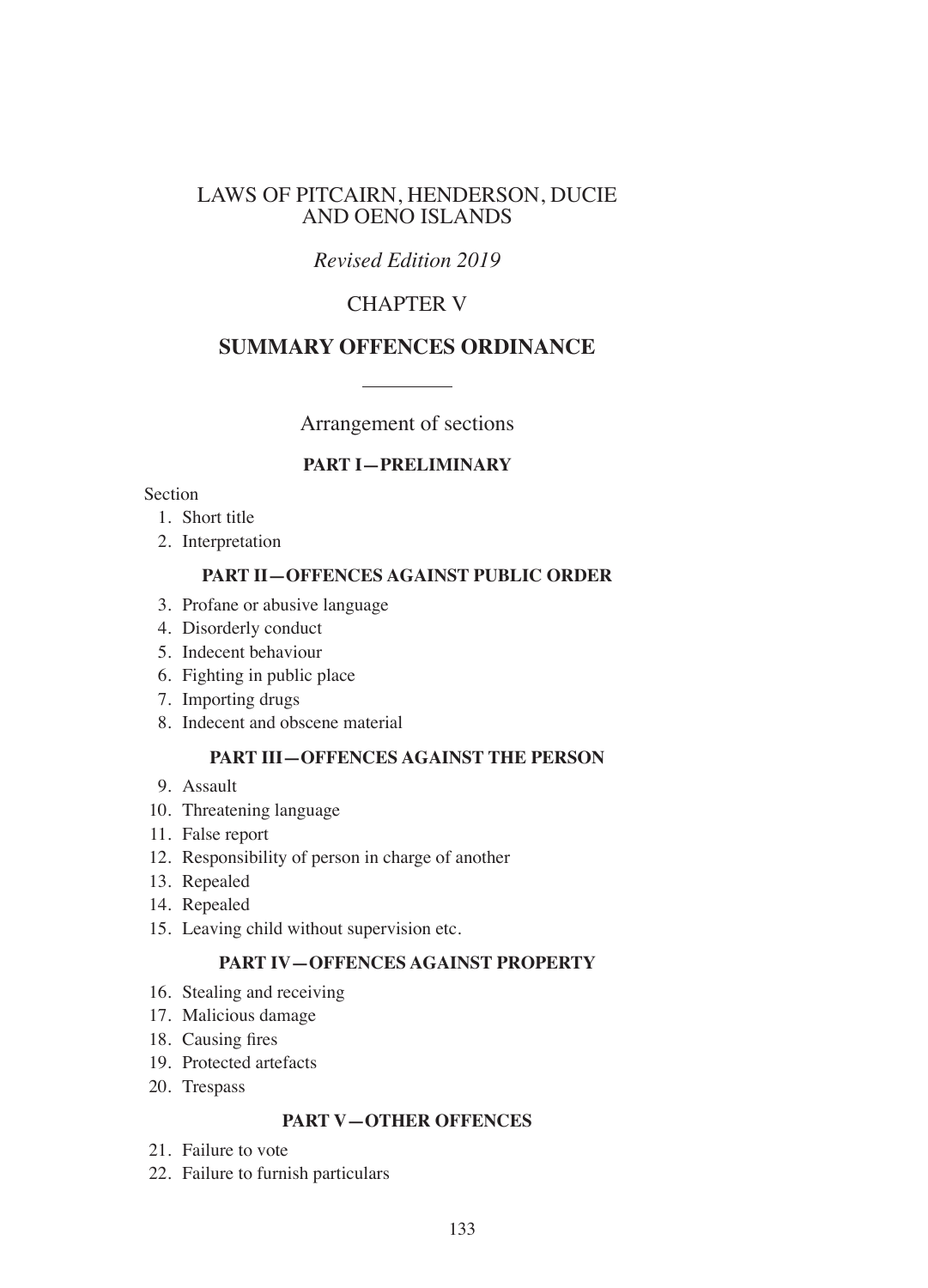- 23. Failure to ensure attendance of child at school
- 24. Supplying tobacco

## **PART VI—ARREST AND JURISDICTION**

- 25. Arrest
- 26. Jurisdiction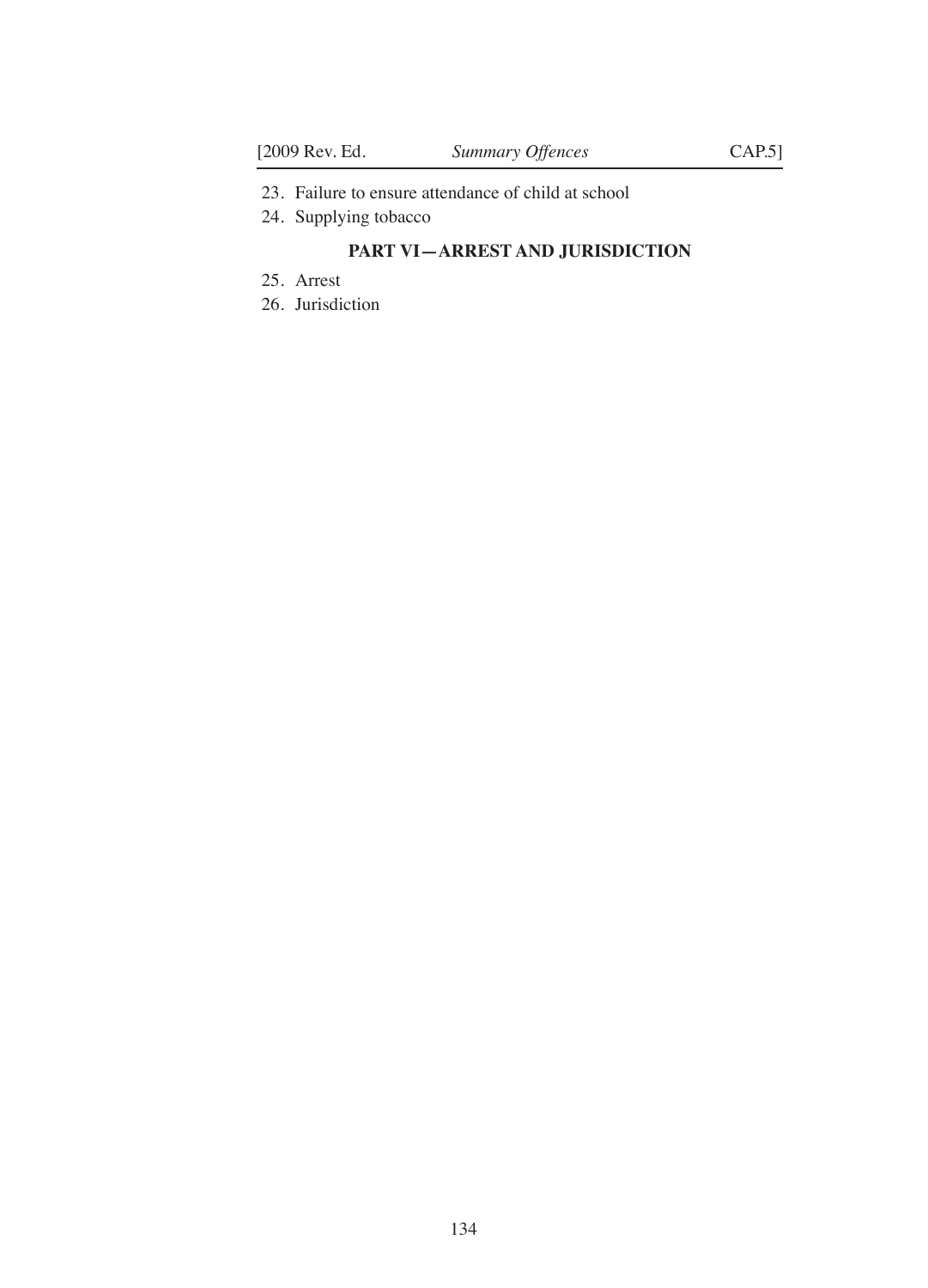**An ordinance relating to summary offences**

[4th December 2000]

## **PART I—PRELIMINARY**

**1.** This ordinance may be cited as the Summary Offences Ordinance.

**2.**—(1) In this ordinance, unless the context otherwise requires—

"assault" means the act of intentionally applying or attempting to apply force to the person of another, directly or indirectly, or threatening by any act or gesture to apply such force to the person of another, if the person making the threat has, or causes the other person to believe on reasonable grounds that he or she has, present ability to effect that purpose; and "to assault" shall be construed accordingly;

"Court" means the Magistrate's Court;

"police officer" means a person appointed by the Governor as a police officer for the purposes of the Justice Ordinance.

(2) Every person who, having an intent to commit an offence, does or omits an act for the purpose of committing that offence, is guilty of an attempt to commit the offence intended, whether in the circumstances it was possible to commit the offence or not.

The question whether an act done or omitted with intent to commit an offence is or is not only preparation for the commission of that offence and too remote to constitute an attempt to commit it, is a question of law.

An act done or omitted with intent to commit an offence may constitute an attempt if it is immediately or proximately connected with the intended offence, whether or not there was any act unequivocally showing the intent to commit that offence.

(3) Every person who aids, abets, advises or causes another to commit an offence constituted under the provisions of this ordinance, shall be liable to be proceeded against and convicted for the same, either with the principal offender or before or after that offender's conviction, and shall also be liable on conviction to the same penalties and punishments and to make the same payments as those to which the principal offender would be liable.

#### **PART II—OFFENCES AGAINST PUBLIC ORDER**

**3.** Any person who uses profane or abusive language in Profane or abusive

Ordinances: No. 15 of 2000 No. 4 of 2005 No. 4 of 2009 No. 1 of 2018

Short title.

Interpretation.

cap. 3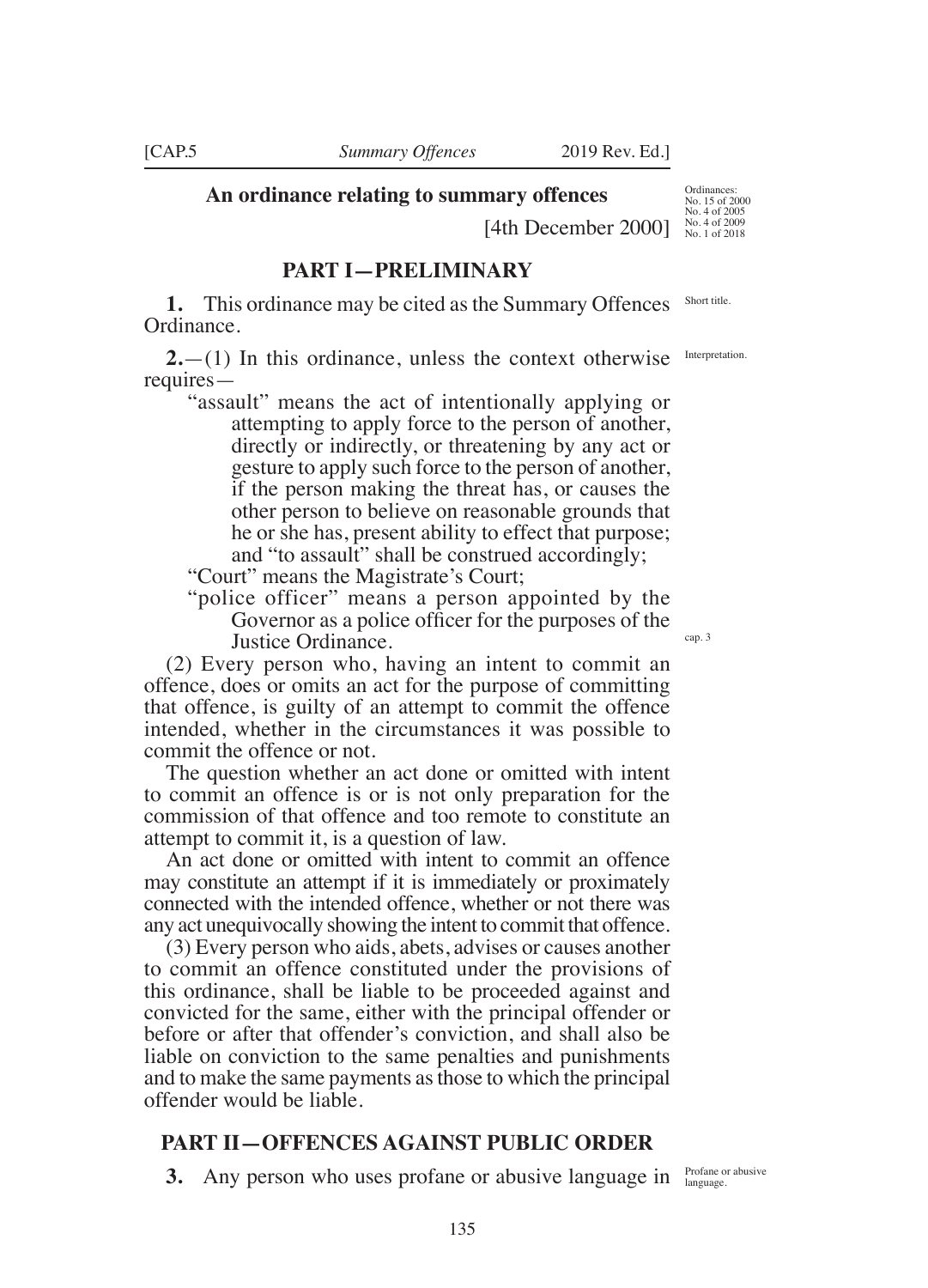any public place shall be guilty of an offence and liable to a fne not exceeding ffty dollars.

**4.** Any person who in any public place is drunk or behaves in a riotous or disorderly manner shall be guilty of an offence and liable to a fne not exceeding ffty dollars or both such fne and imprisonment.

**5.** Any person who behaves in an indecent manner in any public place shall be guilty of an offence and liable to a fne not exceeding one hundred dollars or to imprisonment for a term not exceeding forty days.

**6.** Any person who fghts in a public place is guilty of an offence and liable to a fne not exceeding ffty dollars.

**7.**—(1) Any person, other than the Medical Officer, who imports drugs of any kind into Pitcairn Island shall be guilty of an offence and liable to a fne not exceeding two hundred dollars:

Provided that—

- (a) any person may, with the consent of the Medical Officer or upon the written prescription of a duly qualifed medical practitioner, import any drug for medical purposes within the family of that person; and
- (b) the proviso to this section shall not apply to any drugs generally orspecifcally exempted therefrom by the Medical Officer.

(2) Any drugs imported in contravention of the provisions of subsection (1) may be confscated and destroyed in such manner as the Court may direct.

**8.**—(1) Any person who imports into the Islands, or who has in his or her possession, any indecent or obscene books, cards, photographs, casts, fgures, pictures, lithographic or other engravings, cinematographic or other flms or any other indecent or obscene article shall be guilty of an offence and liable to a fne not exceeding two hundred and ffty dollars or imprisonment for a term not exceeding one hundred days or to both such fne and imprisonment and any such article may be confscated and destroyed in such manner as the Court shall direct.

(2) Any person who without lawful excuse by means of any form of electronic technology transmits or receives visual images which are indecent or obscene shall be guilty of an offence and liable to a fne not exceeding two hundred and ffty dollars or imprisonment for a term not exceeding one hundred days or to both such fne and imprisonment and any electronic

Indecent behaviour.

Disorderly conduct.

Fighting in public place.

Importing drugs.

Indecent and obscene material.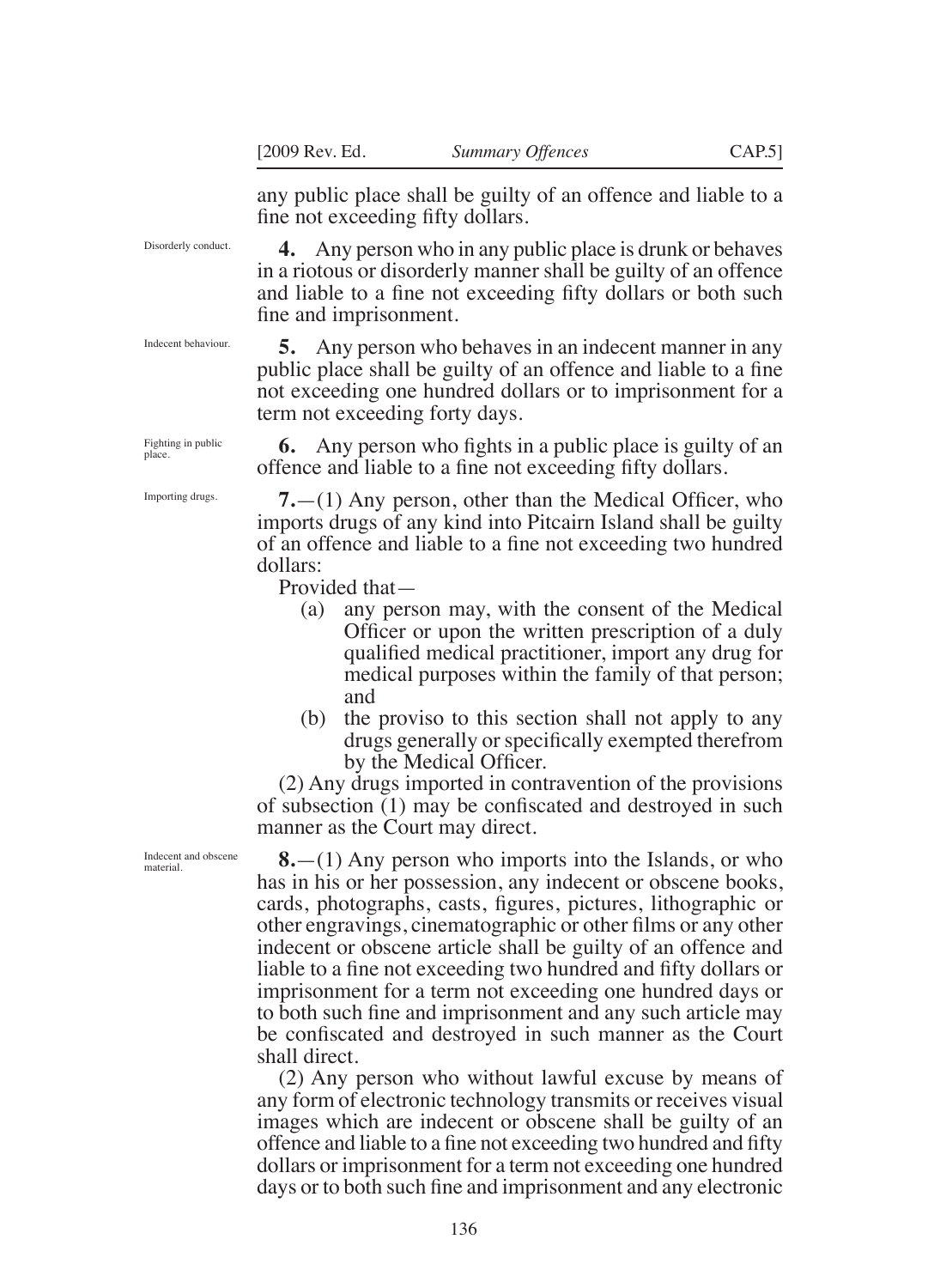equipment used in the commission of such an offence may if the Court so directs be confiscated and forfeited to the Crown.

(3) No prosecution for an offence under this section may be commenced by any person without the consent of the Public Prosecutor.

## **PART III—OFFENCES AGAINST THE PERSON**

**9.** Any person who without lawful excuse assaults any other person shall be guilty of an offence and liable to a fne not exceeding one hundred dollars.

#### **(Deleted by Ordinance No. 4 of 2005)**

10. Any person who uses any threatening language in Threatening language any place to the annoyance of any other person, or by reason whereof an assault may be committed or any person may fear that an assault may be committed shall be guilty of an offence and liable to a fne not exceeding ffty dollars.

**11.** Any person who spreads any report about any other person knowing or having reason to believe the same to be untrue which may cause or is likely to cause such other person to suffer in reputation shall be guilty of an offence and liable to a fne not exceeding ffty dollars.

**12.** It is the duty of every person having charge of another who is unable to provide himself or herself with the necessaries of life by reason of age, sickness, unsoundness of mind, detention or any other cause, to provide such person of whom he or she has charge with the necessaries of life and any person, having such charge of any other person who fails to provide such other person with the necessaries of life or abuses or maltreats such other person shall be guilty of an offence and liable to a fne not exceeding one hundred and ffty dollars or to imprisonment for any period not exceeding seventy-fve days or to both such fne and imprisonment.

#### **(Sections 13 and 14 repealed by Ordinance No. 9 of 2003)**

**15.** Any person who, being a parent or guardian or a person for the time being having the care of a child under the age of fourteen years, leaves that child without making reasonable provision for the supervision and care of the child for a time that is unreasonable or under conditions which are unreasonable having regard to all the circumstances, shall be guilty of an offence and liable to a fne not exceeding one hundred and ffty dollars or to imprisonment for a term not exceeding ninety days or to both such fne and imprisonment.

Assault.

False report.

ResponsibIiity of person in charge of another.

Leaving child without supervision etc.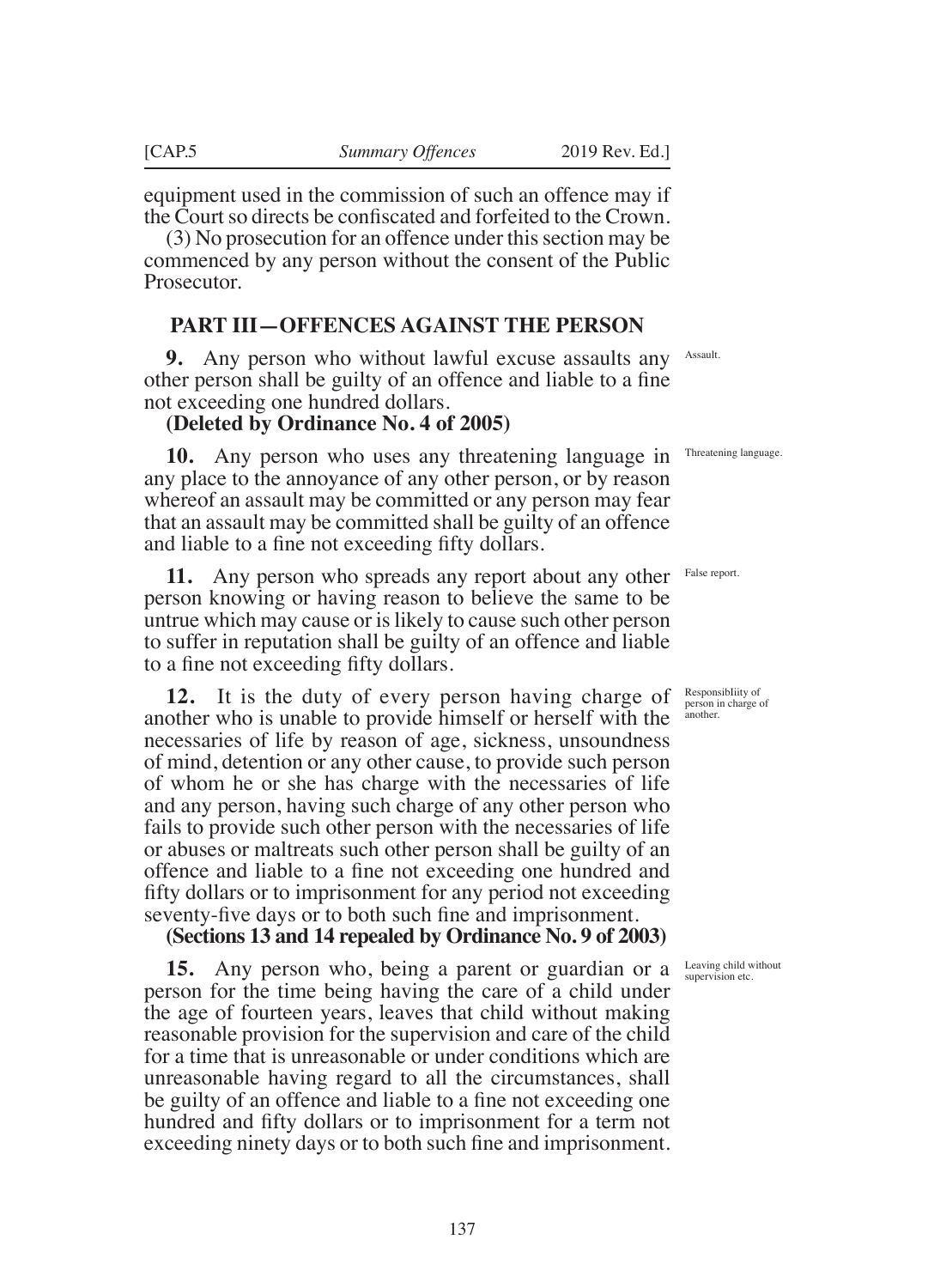## **PART IV—OFFENCES AGAINST PROPERTY**

**16.** Any person who steals any property the value of which in the opinion of the Court, does not exceed the sum of two hundred dollars, or who receives any such property knowing the same to have been stolen, shall be guilty of an offence and liable to a fne not exceeding one hundred and ffty dollars or to imprisonment for any period not exceeding one hundred days or to both such fne and imprisonment, and upon the conviction of any such person the Court may, in addition to any such penalty, order that such property or its value be restored or paid to the owner thereof.

**17.** Any person who wilfully and unlawfully damages or destroys any property, or sets on fre any tree or other vegetation, the value of which in the opinion of the Court does not exceed two hundred dollars, shall be guilty of an offence and liable to a fne not exceeding one hundred and ffty dollars or to imprisonment for any period not exceeding ninety days or to both such fne and imprisonment, and upon the conviction of any such person the Court may, in addition to any such penalty, order such person to pay to the owner thereof, the value of any property so damaged or destroyed.

**18.**—(1) Any person who negligently causes any fre shall be guilty of an offence and liable to a fne not exceeding ffty dollars, and upon the conviction of any such person the Court may, in addition to any such penalty, order such person to pay to the owner thereof, the value of any property destroyed or damaged by such fre.

(2) Any person who causes any fre within fve yards of the boundary of any land in the occupation of any person without frst obtaining the permission of such other person, or who leaves any such fre before it is extinguished, shall be guilty of an offence and liable to a fne not exceeding ffty dollars.

[Protected artefacts]

[**19.**–(1) Any person removing, defacing or otherwise mutilating or injuring any prehistoric rock carvings shall be guilty of an offence and liable to a fne not exceeding 20,000.

(2) Any person removing or attempting to remove or conspiring with any other person, whether resident in the Islands or not, to remove or attempt to remove from the Islands any protected artefact without the written consent of the Governor shall be guilty of an offence and liable to a fne not exceeding \$20,000.

(3) In this section, "protected artefact" means items in any of the following categories:

(a) any relic of the ships "Bounty", "Cornwallis", "Arcadia", or "Bowden";

Malicious damage.

Stealing and receiving.

Causing fres.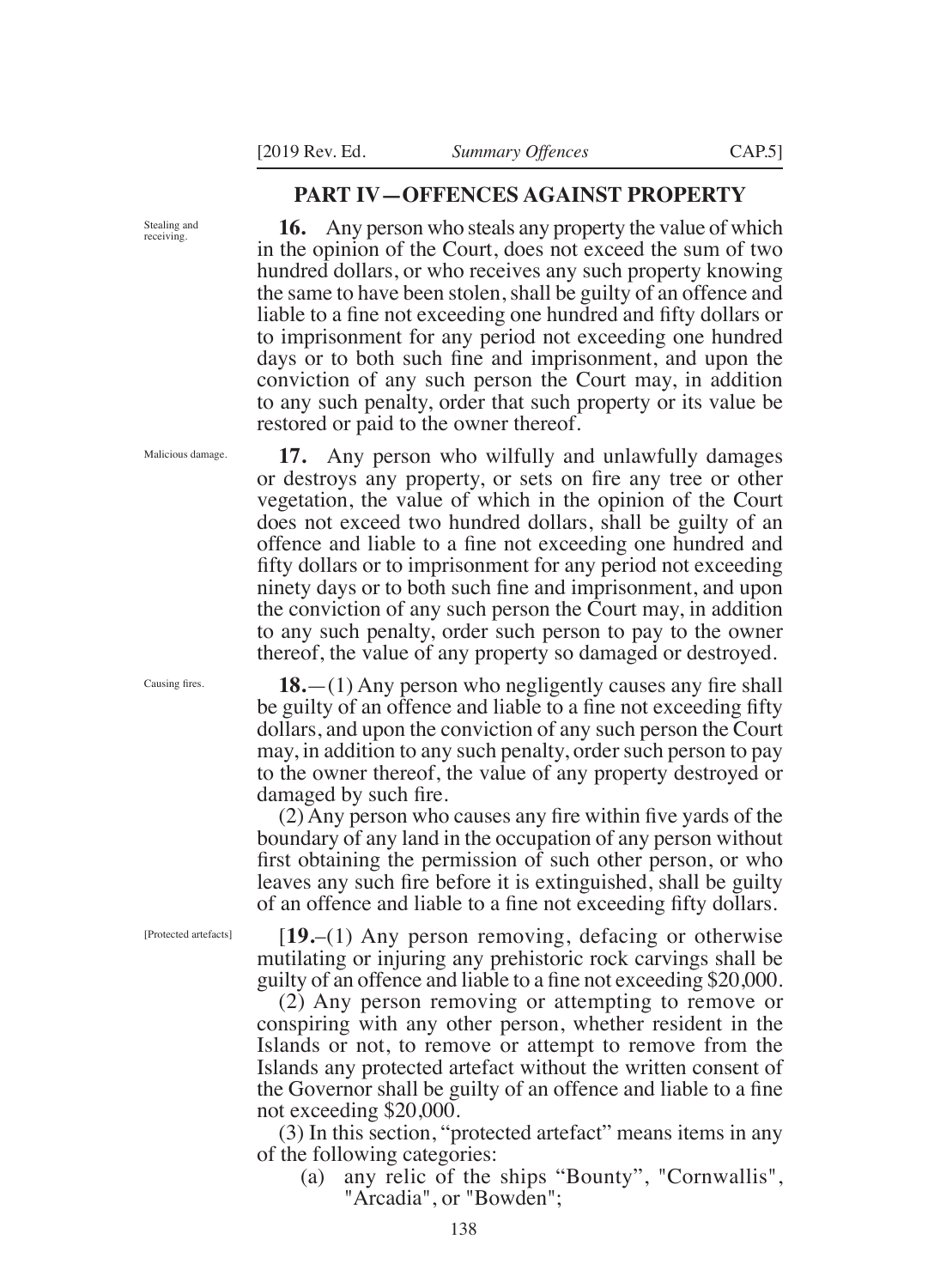- (b) any artefact of the Polynesian people resident on Pitcairn prior to the arrival of the "Bounty";
- $(c)$  any coffin on Henderson Island.

# **(Repealed and replaced by Ordinance No. 1 of 2018)**

**20.** Any person who—

- (a) enters into or upon any plantation, garden, orchard, land or house in the possession of another with intent to commit an offence or to intimidate or annoy any person lawfully in possession thereof,
- (b) without lawful excuse enters or remains in any plantation, garden, orchard, land or house after being warned not to enter, or to depart therefrom;
- (c) without lawful excuse enters by night any house or any verandah or passage attached thereto or any yard, garden or any land adjacent thereto;

shall be guilty of an offence and liable to a fne not exceeding two hundred dollars or to imprisonment for any period not exceeding sixty days or both such fne and imprisonment.

# **PART V—OTHER OFFENCES**

21. Any person whose name appears on the Register of Failure to vote. Voters, who, without lawful excuse, fails to record his or her vote in any poll for the election of an Island Officer under the provisions of Part III of the Local Government Ordinance, cap.11 shall be guilty of an offence and liable to a fne not exceeding twenty-fve dollars.

**22.** Any person who, on being required by the Island Failure to furnish Secretary to furnish any particulars needed by the Island Secretary for the purpose of preparing any official return, neglects or refuses to furnish any such particulars within fourteen days after being requested to do so, shall be guilty of an offence and liable to a fne not exceeding twenty-fve dollars.

**[23.** Any person who:

- (a) is the parent or guardian of any child who resides on Pitcairn Island and has attained the age of 5 years but not yet attained the age of 16 years; and
- (b) without just cause, refuses or neglects to keep that child in regular attendance at the public school on Pitcairn Island

shall be guilty of an offence and liable to a fne not exceeding \$200.]

# **(Inserted by Ordinance No. 4 of 2009)**

24. Any person who supplies tobacco in any form Supplying tobacco. whatsoever to another person under the age of eighteen years

**Trespass** 

Failure to ensure attendance of child at school